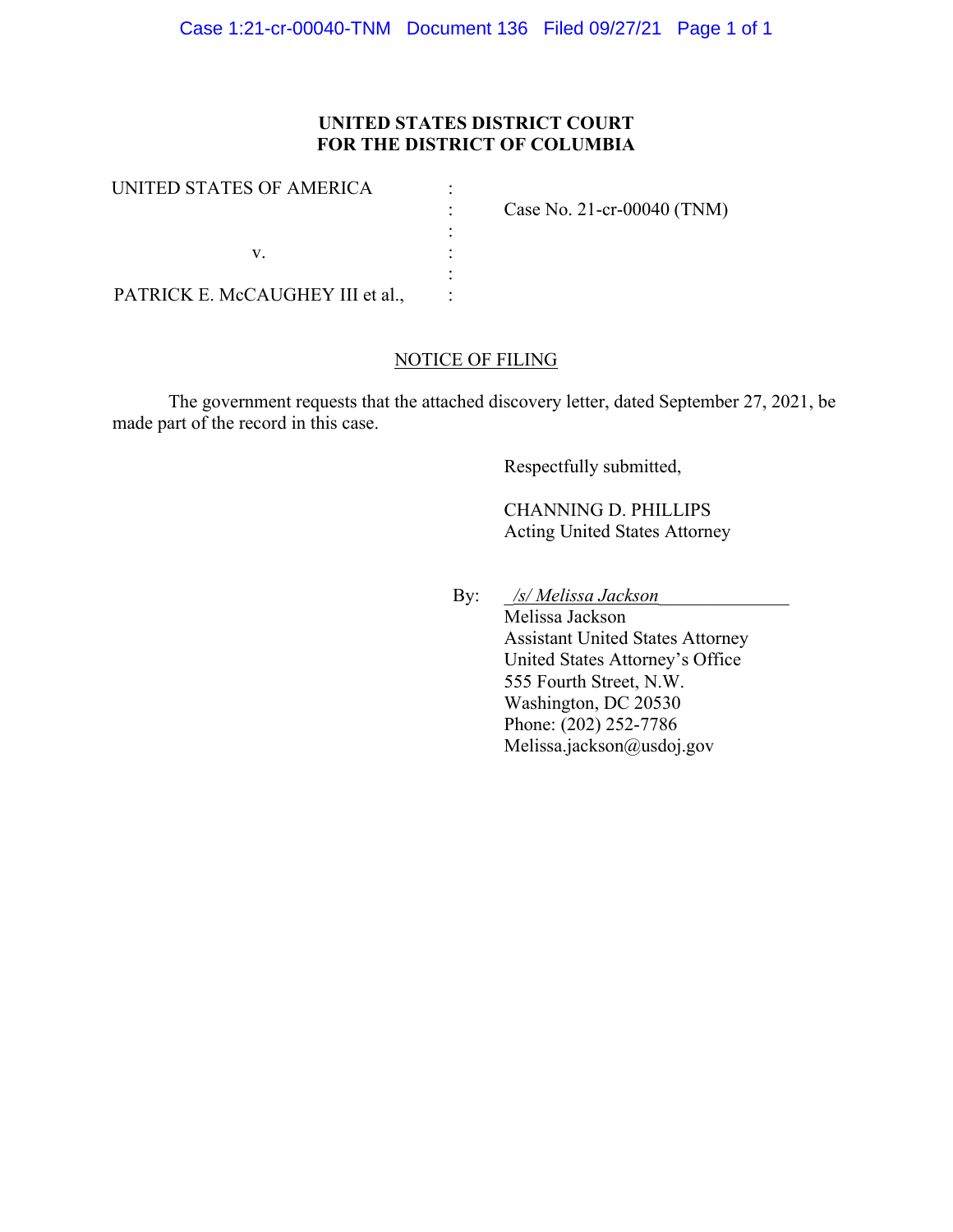## Case 1:21-cr-00040-TNM Document 136-1 Filed 09/27/21 Page 1 of 3



U.S. Department of Justice

Channing D. Phillips Acting United States Attorney

*District of Columbia*

*Judiciary Center 555 Fourth St., N.W. Washington, D.C. 20530*

September 27, 2021

VIA Email

Lindy Urso, Esq. lindy@lindyursolaw.com Counsel for Defendant McCaughey

Lauren Cobb, Esq. Lauren\_Cobb@fd.org Counsel for Defendant Stevens

Elizabeth Mullin Elizabeth\_Mullin@fd.org Counsel for Defendant Judd

Joseph McBride jmcbride@mcbridelawnyc.com Counsel for Defendant Quaglin

John Kiyonaga john@johnckiyonaga.com Counsel for Defendant SILLS

## Elizabeth Toplin Elizabeth\_Toplin@fd.org

Kathleen Gaughan Kathleen\_Gaughan@fd.org Counsel for Defendant Morss

Stanley Woodward stanley@brandwoodwardlaw.com Kristin McGough kristin@kmcgoughlaw.com Counsel for Defendant Klein

Sabrina Shroff Sabrina\_Shroff@fd.org Counsel for Defendant Mehaffie

Marina-Thais Douenat Marina Douenat@fd.org Counsel for Defendant Cappuccio

Re: *United States v. Patrick McCaughey, Tristan Stevens, Christopher Quaglin, David Judd, Robert Morss, Geoffrey Sills, David Mehaffie, Steven Cappuccio, and Federico Klein, 21-CR-40 (TNM) - Production 13*

As part of our ongoing discovery production in this case, we produced the following information on September 27, 2021: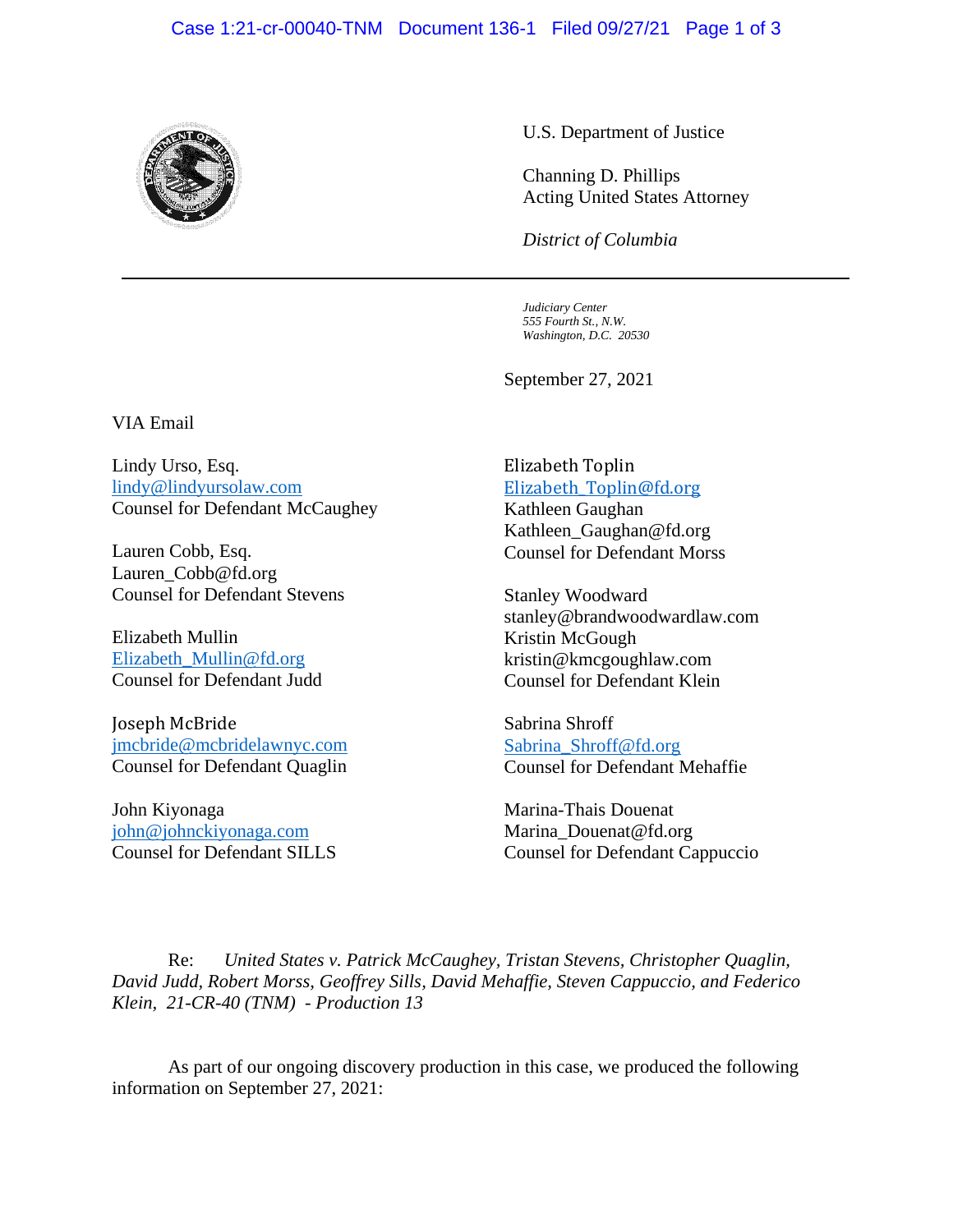- 1. 4,044 files (over one terabyte) consisting of U.S. Capitol Police ("USCP") Closed Circuit Video ("CCV") footage from 118 cameras has been shared to the defense instance of evidence.com. The contents of footage being shared includes video from the interior of the U.S. Capitol Visitor Center and from the Capitol grounds. These files are designated Sensitive under the protective order. Additional footage will be provided on a rolling basis, as we ingest it into our own instance of evidence.com.
- 2. Twenty files that are exhibits to previously produced USCP OPR reports, and a corresponding index, have been shared via USAfx and you should have received a notification via email. Any applicable sensitivity designations are reflected in the index. Additional exhibits will be provided on a rolling basis as we continue to ingest and quality-check them.
- 3. Forty-two files that consist of MPD internal investigation reports and exhibits, and a corresponding index, have been shared via a second, separate USAfx production, and you should have received a notification via email. These reports and exhibits are unredacted and thus designated Highly Sensitive under the protective order.

As with all files shared via USAfx, the files auto-delete after 60 days. Please download before then. **PLEASE NOTE: Counsel for Defendants Mehaffie, Klein, and Cappuccio: As these productions contain materials that are sensitive or highly sensitive, we will provide access to the folders to you as soon as the Protective Order is in place.** 

The Federal Public Defender for the District of Columbia ("FPD") has agreed to serve as the Discovery Liaison for defense counsel in Capitol Breach cases. FPD is currently reviewing the various features of evidence.com and testing out the capabilities of the program with sample data. Within the next two weeks, FPD will be sending out information to defense counsel that includes a point-of-contact for discovery-related inquiries, the procedures to follow for obtaining a license to access evidence.com, and a quick start guide for defense counsel to use with evidence.com.

It has come to our attention that there are sensitivities that must be addressed prior to large scale disclosure of body-worn-camera footage. We are working diligently to resolve these issues and in the interim we have produced a sample of fifty body-worn-camera files to FPD's instance of evidence.com. This sample will allow our technological teams to discuss the necessary infrastructure and workflows that need to be implemented. Ultimately, we intend to produce the majority of body-worn-camera footage with the least restrictive applicable sensitivity designations, if any, in order to facilitate defendant review.

In the near future, we expect to provide tools that will assist your review of the voluminous video footage described above, to include: